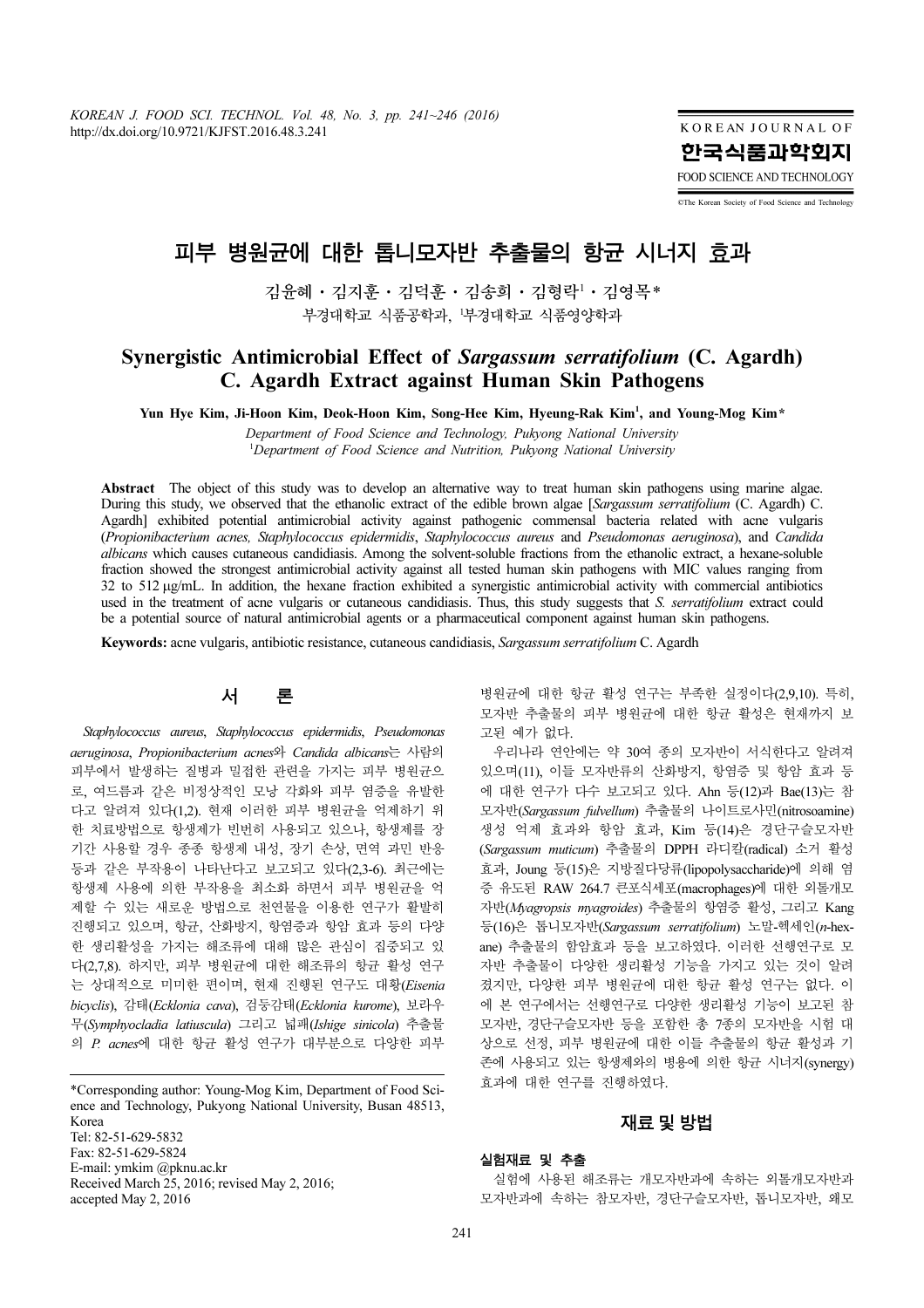| Science name                                          | Abbreviations<br>Family |                | Order   | Collection place |  |
|-------------------------------------------------------|-------------------------|----------------|---------|------------------|--|
| Sargassum fulvellum<br>(Turner) C. Agardh             | S. fulvellum            |                |         | Tongyeong, Korea |  |
| Sargassum yezoense<br>(Yamada) Yoshida et Konno       | S. vezoense             |                |         | Ulijin, Korea    |  |
| Sargassum muticum<br>(Yendo) Fensholt                 | S. muticum              | Sargassaceae   |         |                  |  |
| Sargassum patens C. Agardh                            | S. patens               |                | Fucales | Tongyeong, Korea |  |
| Sargassum serratifolium<br>(C. Agardh) C. Agardh      | S. serratifolim         |                |         |                  |  |
| Myagropsis myagroides<br>(Mertens ex Turner) Fensholt | M. myagroides           | Cystoseiraceae |         | Busan, Korea     |  |
| Sargassum horneri<br>(Turner) C. Agardh               | S. horneri              | Sargassaceae   |         |                  |  |

#### Table 1. List of Sargassum sp. used in this study

자반(Sargassum yezoense), 쌍발이모자반(Sargassum patens), 그리 고 괭생이모자반(Sargassum horneri) 총 7종의 모자반으로 2014년 5월에 부산 기장군, 경남 통영시, 경북 울진군 등지에서 구입하 여 -80℃에서 냉동보관 중인 것을 사용하였다(Table 1). 모자반은 탈염 후 물로 세척하였고 이를 60°C에서 건조시켰다. Kim 등(5) 의 방법에 따라 건조 된 모자반 속은 분쇄기(HMF-1000A; Hanil Electronics, Seoul, Korea)를 통해 분말 상태로 분쇄하였다. 각 모 자반 분말은 70°C에서 3시간 동안 3회 에탄올(95% ethanol; 10 L ×3)로 추출하였다. 에탄올 추출물은 진공회전농축기(Eyela Co., Tokyo, Japan) 로 농축시키고, 농축된 에탄올 추출물에 10% 에탄 올(1.0 L)을 넣고 차례로 노말-헥세인(1.0 L×3), 아세트산에틸(ethyl acetate; 1.0 L×3), 노말-뷰탄올(n-butanol; 1.0 L×3) 용액으로 분획하 고 남은 분획층은 수용 분획(water soluble fraction)으로 사용하 였다. 이후, 각각의 분획층은 진공상태인 45<sup>o</sup> C에서 진공회전농축 기(Eyela Co., Tokyo, Japan)를 이용하여 증발시켰다(5).

#### 실험 균주와 배지 조건

본 연구에 사용 된 표준균주 S. aureus KCTC 1927, S. epidermidis KCTC 1370, P. aeruginosa KCTC 1637, C. albicans KCTC 7122 그리고 P. acnes KCTC 3314는 한국미생물자원센터 (Korean Collection for Type Cultures, Daejeon, Korea)에서 분양 받아 사용하였다. 각 균주의 종균 배양을 위해서 S. aureus, S. epidermid와 P. aeruginosa는 tryptic soy broth (TSB; Difco Inc., Detroit, MI, USA)에서 37°C의 호기적인 조건에서 배양하였으며, P. acnes 는 brain heart infusion broth (BHI; Difco Inc.)에  $1.0\%$ 의 포도당(glucose)을 보충하여 10% 이산화탄소(CO2) 조건에서 배양하였다. C. albicans는 yeast malt broth (YMB; Difco Inc.)에 서 25°C의 조건에서 배양하였다.

#### 항균 활성 측정

모자반 추출물의 항균 활성은 National Committee for Clinical Laboratory Standards(17)의 방법에 따라 추출물 또는 분획층이 함 유된 직경이 6 mm인 paper discs를 Mueller-Hinton agar 또는 blood agar 표면에 위치시켜 일정시간 배양 시킨 후 억제환의 지 름을 측정하는 disc diffusion assay로 확인 하였다. 또한, 모자반 추출물의 미생물 최소 억제 농도(minimum inhibitory concentration, MIC)는 Kim 등(5)의 방법에 따라 96-well-microplate를 이용 한 2-fold dilution method로 분석하였다.

#### 항생제 감수성 측정

시험균주의 항생제 감수성은 MIC assay를 통해 확인하였으며 4종의 상업용 항생제인 테트라사이클린(tetracycline), 에리크로마 이신(erythromycin), 리코마이신(lico mycin) 그리고 플루코나졸 (fluconazole)이 이용되었다.

#### 모자반 추출물과 항생제의 항균 시너지 효과

모자반 추출물과 항생제와의 병용 사용에 의한 항균 시너지 효 과는 fractional inhibitory concentration (FIC) 지수를 이용하여 판 단하였다(18). FIC 지수는 다음 방정식에 의해 계산되었다.

 $FIC<sub>A</sub>=MIC<sub>A</sub>$  in combination/MIC<sub>A</sub>,  $FIC<sub>B</sub>=MIC<sub>B</sub>$  in combination/MIC<sub>B</sub>,  $FIC$  index= $FIC_A + FIC_B$ 

FIC 지수 <0.5는 marked synergy, 0.5-<1.0은 weak synergy, 1.0은 addictive, >1.0-<2.0은 subaddictive, 2.0은 indifferent 그리고 >2.0은 antagonistic으로 판단하였다.

#### 통계분석

통계분석은 SPSS (SPSS Inc., Chicago, IL, USA) version 12.0 을 사용하여 p<0.05 유의 수준에서 분석되었다.

# 결과및고찰

#### 피부 병원균에 대한 톱니모자반의 항균 활성

피부 병원균에 대한 7종의 모자반 추출물의 항균 활성은 Table 2에 나타내었다. 이들 중 톱니모자반 추출물의 억제환이 7.0 mm 에서 13.0 mm로 가장 높은 항균 활성을 나타내었다. 이 결과는 대표적인 갈조류인 대황 추출물의 피부 병원균에 대한 항균 활 성에 관한 Lee 등(2)의 연구와 유사하게 나타났다(7.0-14.0 mm). 하지만, 톱니모자반 추출물은 대황 추출물과 달리 피부 질환과 관련된 병원성 세균에 대한 강력한 항균 활성뿐만 아니라, 캔디 다증을 유발하는 진균인 C. albicans의 생육 억제에 대해서도 뛰 어난 항진균 효과를 나타내었다. 반면에 참모자반, 경단구슬모자 반과 괭생이모자반 추출물은 본 연구에 사용된 피부 병원균에 대 해 생육 억제환을 형성하지 못하였다. 또한, 왜모자반, 쌍발이모 자반 그리고 외톨개모자반 추출물은 일부의 병원균에 대한 약한 생육 억제 효과(7.0-9.0 mm)가 관찰되어 상대적으로 본 연구에 사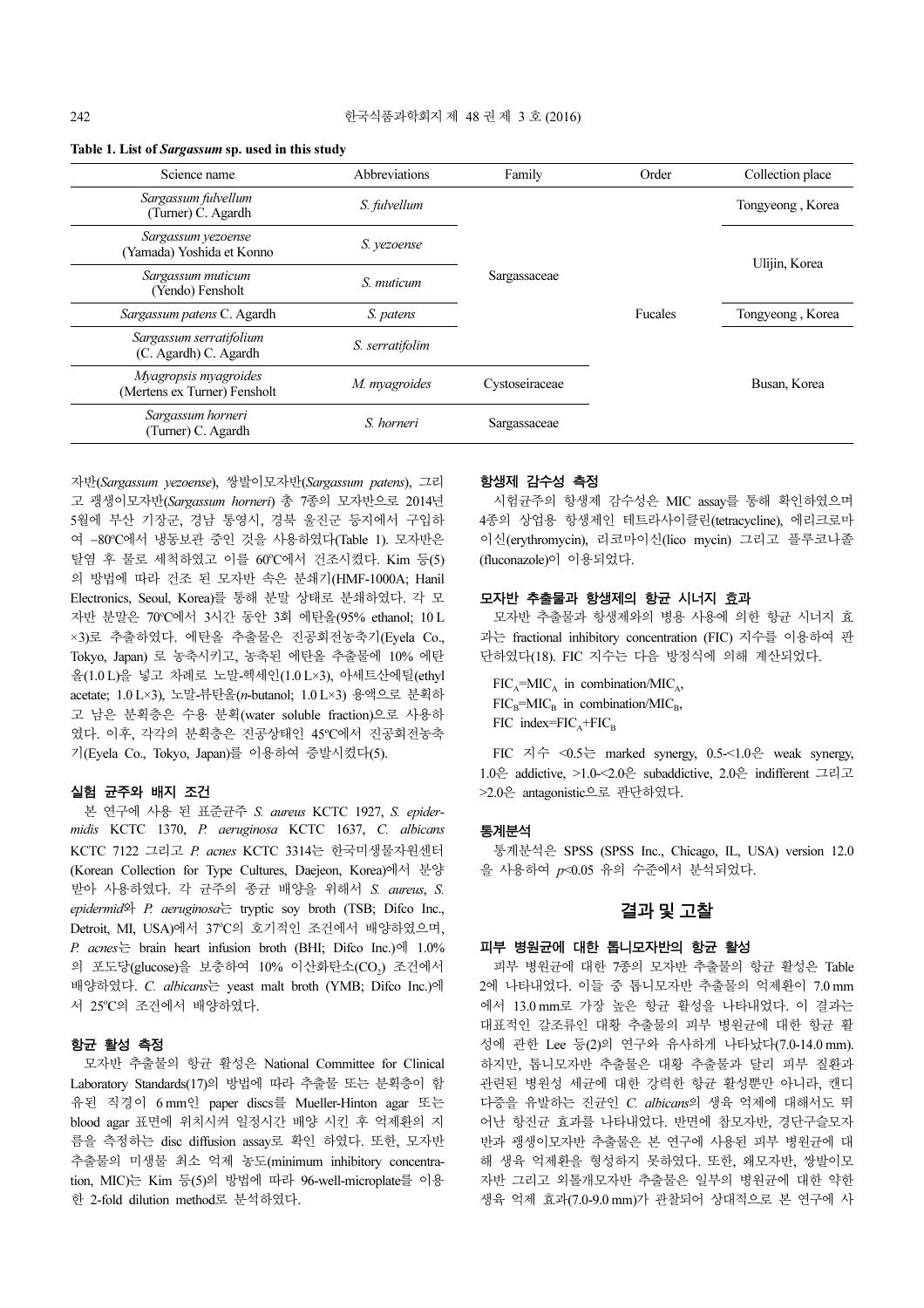| <b>Strains</b>                                  |                     | Zone of inhibition (mm)  |                                     |                          |               |                          |               |            |
|-------------------------------------------------|---------------------|--------------------------|-------------------------------------|--------------------------|---------------|--------------------------|---------------|------------|
|                                                 | Extracts            |                          | S. fulvellum S. yezoense S. muticum |                          | S. patens     | S. serratifolim          | M. myagroides | S. horneri |
| Staphylococcus aureus                           | $1 \text{ mg/disc}$ | (a)                      | $7.0\pm0.1^{b}$                     |                          | $7.0 \pm 0.2$ | $7.0 \pm 0.3$            |               |            |
| <b>KCTC 1927</b>                                | $5 \text{ mg/disc}$ | ۰                        | $9.0 \pm 0.2$                       | ۰                        | $9.0 \pm 0.3$ | $10.0 \pm 0.4$           | $7.0 \pm 0.2$ |            |
| Staphylococcus epidermidis<br><b>ACTC 14990</b> | $1 \text{ mg/disc}$ |                          |                                     |                          |               | $10.0 \pm 0.2$           |               |            |
|                                                 | $5 \text{ mg/disc}$ |                          |                                     |                          |               | $13.0 \pm 0.3$           | $7.0 \pm 0.2$ |            |
| Pseudomonas aeruginosa<br><b>KCTC1637</b>       | $1 \text{ mg/disc}$ | $\overline{\phantom{0}}$ | $\overline{\phantom{0}}$            | $\overline{\phantom{0}}$ |               | $\overline{\phantom{a}}$ |               |            |
|                                                 | $5 \text{ mg/disc}$ |                          | $\overline{\phantom{0}}$            |                          |               | $7.0 \pm 0.3$            |               |            |
| Propionibacterium acnes<br><b>KCTC 3314</b>     | $1 \text{ mg/disc}$ |                          | $8.0 \pm 0.3$                       |                          |               | $9.0 \pm 0.3$            |               |            |
|                                                 | $5 \text{ mg/disc}$ |                          | $9.0 \pm 0.2$                       |                          |               | $10.0 \pm 0.2$           |               |            |
| Candida albicans<br><b>KCTC 7122</b>            | $1 \text{ mg/disc}$ |                          | $\overline{\phantom{0}}$            | $\overline{\phantom{0}}$ |               | $10.0 \pm 0.2$           |               |            |
|                                                 | $5 \text{ mg/disc}$ |                          | $8.0 \pm 0.1$                       |                          |               | $11.0 \pm 0.2$           |               |            |

Table 2. Antimicrobial activity of Sargassum sp. ethanolic extracts against human skin pathogens

Ethanol extracts from Sargassum sp. were loaded onto discs (6 mm in diameter). The abbreviation of Sargassum sp. were listed in Table 1. a), No detection of antimicrobial activity. <sup>b</sup>), Data are the averages of triplicate experiments.

Table 3. Antimicrobial activity of Sargassum serratifolium (C. Agardh) C. Agardh ethanolic extract and its soluble fractions against human skin pathogens

| <b>Strains</b>                                  | <b>Extract and</b>  | Zone of inhibition (mm) |                |                |                          |                  |  |  |  |
|-------------------------------------------------|---------------------|-------------------------|----------------|----------------|--------------------------|------------------|--|--|--|
|                                                 | fractions           | EtOH                    | Hexane         | EtOAc          | <b>BuOH</b>              | H <sub>2</sub> O |  |  |  |
| Staphylococcus aureus                           | 1 mg/disc           | $7.0 \pm 0.3^{a}$       | $10.0 \pm 0.1$ | $11.0 \pm 0.2$ | $_b)$                    |                  |  |  |  |
| <b>KCTC 1927</b>                                | $5 \text{ mg/disc}$ | $10.0 \pm 0.4$          | $10.0 \pm 0.3$ | $13.0 \pm 0.1$ | $\overline{\phantom{0}}$ |                  |  |  |  |
| Staphylococcus epidermidis<br><b>ACTC 14990</b> | $1 \text{ mg/disc}$ | $10.0 \pm 0.2$          | $11.0 \pm 0.2$ | $10.0 \pm 0.2$ | $\overline{\phantom{0}}$ |                  |  |  |  |
|                                                 | $5 \text{ mg/disc}$ | $13.0 \pm 0.3$          | $12.0 \pm 0.3$ | $14.0 \pm 0.1$ |                          |                  |  |  |  |
| Pseudomonas aeruginosa<br><b>KCTC1637</b>       | 1 mg/disc           |                         | $8.0 \pm 0.1$  | $7.0 \pm 0.3$  | $\overline{\phantom{0}}$ |                  |  |  |  |
|                                                 | $5 \text{ mg/disc}$ | $7.0 \pm 0.3$           | $9.0 \pm 0.4$  | $8.0 \pm 0.2$  | $\overline{\phantom{0}}$ |                  |  |  |  |
| Propionibacterium acnes<br><b>KCTC 3314</b>     | 1 mg/disc           | $9.0 \pm 0.3$           | $12.0 \pm 0.2$ | $13.0 \pm 0.2$ | $\overline{\phantom{0}}$ |                  |  |  |  |
|                                                 | $5 \text{ mg/disc}$ | $10.0 \pm 0.2$          | $14.0 \pm 0.3$ | $14.0 \pm 0.1$ |                          |                  |  |  |  |
| Candida albicans<br><b>KCTC 7122</b>            | 1 mg/disc           | $10.0 \pm 0.2$          | $10.0 \pm 0.1$ | $10.0 \pm 0.2$ | $\overline{\phantom{0}}$ |                  |  |  |  |
|                                                 | $5 \text{ mg/disc}$ | $11.0 \pm 0.2$          | $10.0 \pm 0.2$ | $11.0 \pm 0.2$ |                          |                  |  |  |  |

EtOH, ethanolic extract; Hexane, *n*-hexane-soluble fraction; EtOAc, ethyl acetate-soluble fraction; BuOH, *n*-butanol-soluble fraction; H<sub>2</sub>O, water-<br>soluble fraction.<sup>a</sup>), Data are the averages of triplicate experiments.

용된 피부 병원균에 대한 항균 활성이 미약한 것으로 판단되었 다. 이에, 피부 병원균에 대한 강한 항균 활성을 나타내는 톱니 모자반 추출물을 유기용매로 분획하고 각 유기용매 분획층의 항 균 활성을 측정하였다(Table 3).

톱니모자반 추출물의 유기용매 분획층 중에서 노말-헥세인과 아세트산에틸 분획층이 disc diffusion assay 결과, 억제환이 8.0- 14.0 mm로 5종의 분획층 중 가장 높은 항균 활성을 나타내었다. 또한, 톱니모자반 노말-헥세인과 아세트산에틸 분획층은 대황 추 출물과는 달리 C. albicans에 대해서도 뛰어난 항진균 활성을 가 지고 있는 것으로 나타났다(2). 하지만, 노말-뷰탄올과 수용 분획 층은 피부 병원균에 대한 항균 활성이 나타나지 않았다. 이상의 결과를 종합해 보면 톱니모자반 추출물의 경우, 노말-헥세인과 아 세트산에틸 분획층에 피부 병원균에 대한 항균 활성 물질이 다 량 함유되어 있는 것으로 판단된다.

### 피부 병원균에 대한 톱니모자반 추출물의 minimum inhibitory concentration (MIC)

피부 병원균에 대한 톱니모자반 추출물의 항균 활성 후속 연 구를 위해 유기용매를 이용하여 분획을 하였고, 분획층 중에서 노말-헥세인과 아세트산에틸 분획층이 disc diffusion assay에서 본 실험에 사용된 5종의 피부 병원균에 대해 가장 좋은 항균 활성을 보였다(Table 3). 톱니모자반 추출물의 항균 효과를 보다 정확하 게 평가하기 위해 MIC assay를 이용하여 항균 활성을 정량 분석 하였다. 노말-헥세인 분획층의 MIC값(value)이 32 µg/mL에서 512 µg/mL로 에탄올 추출물과 아세트산에틸 분획층에 비해 가장 낮 게 나타나 피부 병원균에 대한 생장억제효과가 가장 높은 것으 로 나타났다(Table 4). 이 결과는 톱니모자반과 같은 갈조류에 속 하는 대황 추출물의 경우, 아세트산에틸 분획층이 피부 병원균에 대해 가장 높은 항균 활성을 나타낸다는 Lee 등(2)의 연구 결과 와는 일치하지 않았다. Lee 등(2)은 대황 아세트산에틸 분획층이 피부 병원균에 대한 뛰어난 항균 활성을 나타내는 이유로 아세 트산에틸 분획층에 플로로타닌(phlorotanin) 화합물이 다량 함유되 어 있기 때문인 것으로 보고하였다. 반면, 본 연구에서는 톱니모 자반 추출물의 노말-헥세인 분획층이 피부 병원균에 대해 가장 뛰어난 항균 활성을 나타내었으며, 이는 톱니모자반에는 다른 갈 조류에서 발견되는 항균성 물질과는 다른 구조를 가지고 있는 새 로운 항균성 물질이 존재하고 있다는 것을 의미하며 향후 이러 한 신규 물질을 찾기 위한 심도 있는 연구가 요구된다(19).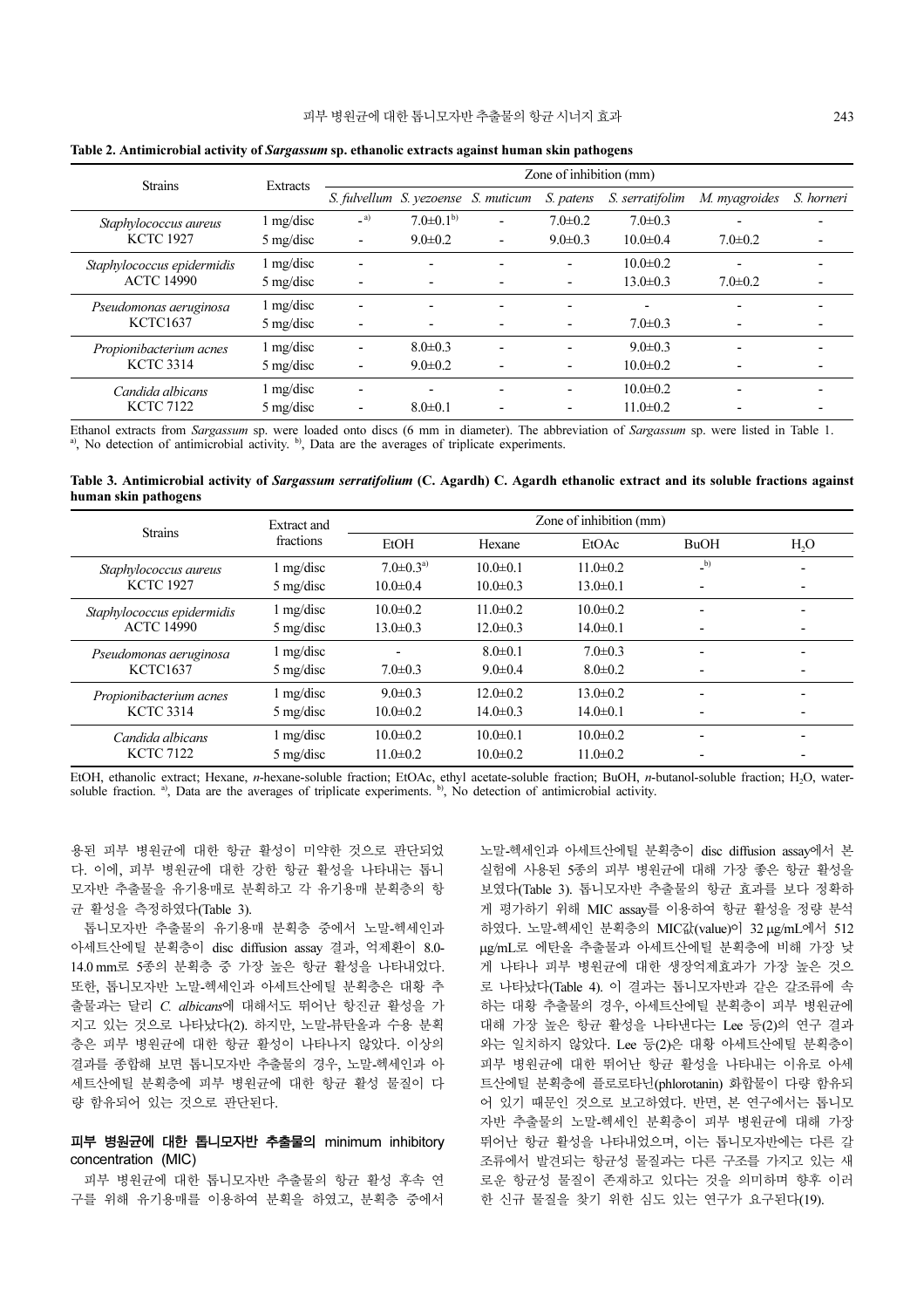| <b>Strains</b>                        | MIC (µg/mL)              |                          |                          |                          |           |                                                  |                |  |
|---------------------------------------|--------------------------|--------------------------|--------------------------|--------------------------|-----------|--------------------------------------------------|----------------|--|
|                                       | EtOH                     | Hexane                   | EtoAc                    |                          |           | Tetracycline Erythromycin Lincomycin Fluconazole |                |  |
| Staphylococcus aureus KCTC 1927       | 1.024                    | 256                      | 1.024                    | < 0.125                  | < 0.125   | $\leq 0.125$                                     | $\alpha$       |  |
| Staphylococcus epidermidis ACTC 14990 | 1.024                    | 128                      | 1.024                    | 0.25                     | 0.125     | 8                                                |                |  |
| Pseudomonas aeruginosa KCTC1637       | 512                      | 512                      | 512                      | 4                        | 64        | 256                                              |                |  |
| Propionibacterium acnes KCTC 3314     | 1.024                    | 32                       | 1.024                    | 32                       | 1.024     | 1.024                                            |                |  |
| Candida albicans KCTC 7122            | 512                      | 512                      | 512                      | $\overline{\phantom{0}}$ |           |                                                  | 32             |  |
| MIC Breakpoint                        | $\overline{\phantom{0}}$ | $\overline{\phantom{0}}$ | $\overline{\phantom{0}}$ | $4-8^{b}$                | $1-4^{b}$ | $2 - 8^{b}$                                      | 8 <sup>c</sup> |  |

Table 4. Minimum inhibitory concentration (MIC) of Sargassum serratifolium (C. Agardh) C. Agardh extracts and antibiotics (tetracycline, erythromycin, lincomycin and fluconazole) against human skin pathogens

a), Not determined. b), Soussy et al. (1994). c), Fothergill et al. (2014). EtOH, ethanolic extract; Hexane, n-hexane-soluble fraction; EtOAc, ethyl acetate-soluble fraction

Table 5. Minimum inhibitory concentrations (MIC) and fractional inhibitory concentration (FIC) indices of the hexane fraction of Sargassum serratifolium (C. Agardh) C. Agardh in combination with antibiotics against human skin pathogens

| <b>Strains</b>                              | Test compound | MIC<br>$(\mu g/mL)$ | $FIC_{max}$ <sup>a)</sup> | $\mathrm{FIC}_{\mathrm{min}}$ <sup>b)</sup> | Median FIC <sup>c)</sup> | Minimum concentration<br>for observing synergy (µg/mL) |
|---------------------------------------------|---------------|---------------------|---------------------------|---------------------------------------------|--------------------------|--------------------------------------------------------|
| Pseudomonas aeruginosa<br><b>KCTC1637</b>   | Hexane        | 512                 | 0.56                      | 0.28                                        | 0.50                     | 16                                                     |
|                                             | Erythromycin  | 64                  |                           |                                             |                          | 16                                                     |
|                                             | Hexane        | 512                 |                           | 0.50                                        | 0.55                     | 128                                                    |
|                                             | Lincomycin    | 256                 | 1.00                      |                                             |                          | 64                                                     |
| Propionibacterium acnes<br><b>KCTC 3314</b> | Hexane        | 32                  | 1.00                      |                                             | 0.26                     |                                                        |
|                                             | Tetracycline  | 32                  |                           | 0.09                                        |                          | 2                                                      |
|                                             | Hexane        | 32                  | 1.00<br>0.16              |                                             | 0.27                     |                                                        |
|                                             | Erythromycin  | 1,024               |                           |                                             | 128                      |                                                        |
|                                             | Hexane        | 32                  |                           | 0.13                                        | 0.27                     | $\overline{c}$                                         |
|                                             | Lincomycin    | 1,024               | 1.00                      |                                             |                          | 64                                                     |
| Candida albicans<br><b>KCTC 7122</b>        | Hexane        | 512                 |                           | 0.31                                        | 0.52                     | 128                                                    |
|                                             | Fluconazole   | 32                  | 1.13                      |                                             |                          | 2                                                      |

FIC, the sum of FICs; <sup>a)</sup>, FIC<sub>max</sub>, maximum FICs; <sup>b)</sup>, FIC<sub>min,</sub> minimum FICs; and <sup>c)</sup>, Median FIC, media of FICs. The FIC index indicated <0.5, marked synergy; 0.5 to <1.0, weak synergy; 1.0, addictive;  $>1.0$  to <2.0, subaddictive; 2.0, indifferent;  $>2.0$ , antagonistic.

#### 피부 병원균의 항생제에 대한 내성

테트라사이클린, 에리크로마이신, 리코마이신은 주로 S. aureus, S. epidermidis, P. aeruginosa, P. acnes와 같은 피부 병원균 및 여 드름 치료에 사용되며, 플루코나졸은 진균 감염에 대한 치료제로 사용된다(6,20,21). 하지만, 상용적으로 사용되고 있는 이들 항생 제에 대해 피부 병원균이 항생제 내성을 나타내고 있는 것으로 보고 되고 있다(2,22). 이에, 본 연구에서도 이들 4종의 상업용 항 생제에 대한 피부 병원균의 감수성을 평가하였다. 시험은 MIC assay를 통해 이루어졌으며 항생제 내성 profile은 Soussy 등(23) 과 Fothergill 등(24)의 MIC breakpoint를 기초로 분석하였다(Table 4).

본 연구에 사용 된 시험균주 중, S. aureus와 S. epidermidis는 3종의 항균제(테트라사이클린, 에리크로마이신, 리코마이신)에 대 해 MIC breakpoint를 충족시킴으로써 항생제에 대해 내성을 가 지고 있지 않는 것으로 판단되었다. 하지만, P. aeruginosa는 에 리크로마이신과 리코마이신에 MIC breakpoint값이 각각 64 µg/mL 과 256 µg/mL로 강한 항생제 저항성을 나타냈다. 한편, 본 연구 에 사용된 P. acnes는 3종의 항생제에 대해 MIC breakpoint값이 32-1,024 µg/mL로 가장 높은 저항성을 나타냈다. 이러한 피부 병 원균의 항생제 내성 profile은 Lee 등(2)의 연구와 유사하게 나타 났다. 항진균제로 사용되고 있는 플루코나졸에 대해 본 연구에 사용된 C. albicans의 MIC값은 32 µg/mL로, 플루코나졸의 MIC breakpoint값인 8 µg/mL를 상회하여 항진균제에 대해 높은 내성 을 나타냈다(24). 또한, 환자들에게서 분리된 많은 피부 병원균들 이 상용적으로 사용되고 있는 이들 항생제에 대해 내성을 나타 내고 있는 것으로 보고되고 있다(25,26). 즉, 이들 상업용 항생제 들은 치료제로서의 역할을 상실한 것으로 판단되며 이를 극복할 수 있는 대안으로 톱니모자반 노말-헥세인 분획층과 이들 항생제 와의 병용에 의한 항균 활성의 시너지 효과에 대한 연구를 진행 하였다.

### 피부 병원균에 대한 톱니 모자반 노말-헥세인 분획층과 항생 제와의 시너지 효과

최근에 항생제 내성 미생물 제어를 위한 효과적인 방법중의 하 나로 천연물 유래의 항균 활성 물질과 병용하여 항생제의 항균 활성을 회복하는 것에 대한 연구가 활발히 진행되고 있다 (2,4,5,27,28). 이에 본 연구에서도 톱니모자반 추출 분획층 중에 서 피부 병원균들에 대해 가장 우수한 항균 활성을 가지고 있는 것으로 나타난 톱니모자반 노말-헥세인 분획층과 항생제와의 병 용에 의한 항균 활성의 시너지 효과에 대한 연구를 진행하였다. 톱니모자반 노말-헥세인 분획층과 상업용 항생제 간의 상호작용 은 FIC assay를 통한 checkerboard method로 분석하였다(Table 5).

Table 4에 나타낸 것처럼, P. aeruginosa는 2종의 항생제(에리트 로마이신과 린코마이신)에 대한 내성을 나타내고 있다. 하지만,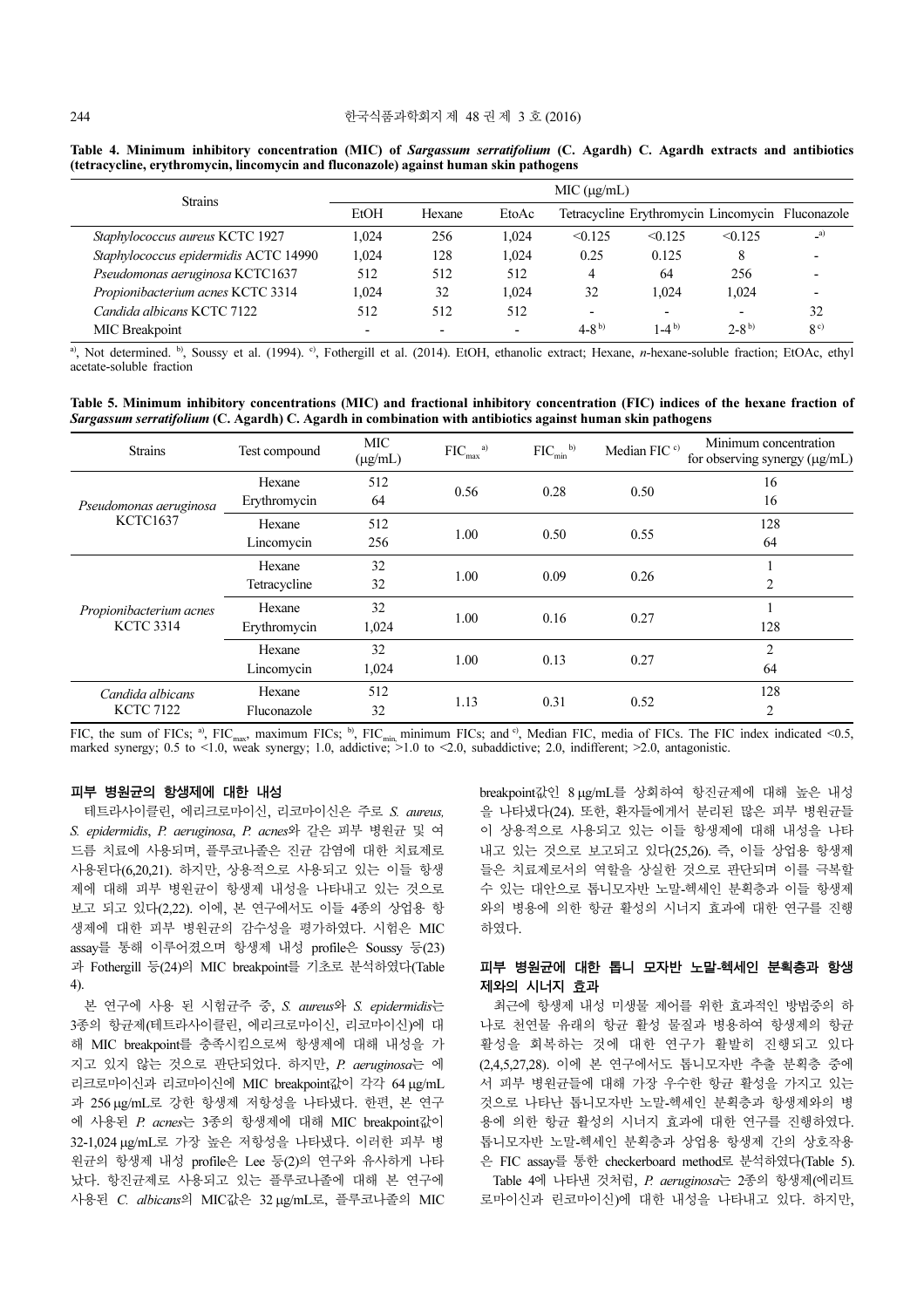톱니모자반 노말-헥세인 분획층(16 µg/mL)을 병용 사용하였을 때, P. aeruginosa균에 대한 에리트로마이신의 MIC값은 64 µg/mL에 서 16 µg/mL로 4배 낮은 농도에서 균의 증식을 억제할 수 있었 다. 린코마이신의 경우에도 128 µg/mL의 톱니모자반 노말-헥세인 분획층과의 병용에 의해 MIC값이 256 µg/mL에서 64 µg/mL로 4 배 낮은 농도에서 균의 증식을 억제할 수 있었다. 이러한 결과를 바탕으로 톱니모자반 노말-헥세인 분획층과 에리트로마이신 그리 고 린코마이신을 병용하였을 때의 FIC값을 계산해 본 결과 FIC 과 FICmin값이 0.28-1.00의 범위로 나타났고 median FIC값은 모두 0.5-<1.0의 값을 나타내었기 때문에 노말-헥세인 분획층과 에리트 로마이신 그리고 노말-헥세인 분획층과 린코마이신의 병용 사용 은 P. aeruginosa균에 대해 week synergy 효과가 나타나는 것으 로 나타났다. 이상의 결과는, 해조류 추출물과의 병용 사용으로 항생제 내성을 획득한 세균들에 대하여 항균 효과를 상실한 기 존의 상업용 항생제의 항균 활성 회복에 대해 연구한 이전의 연 구 결과들과도 일치한다(2,4,5,27,28).

P. acnes는 3종의 항생제(테트라사이클린, 에리트로마이신, 린코 마이신)에 대한 내성을 나타내고 있다. 하지만, Table 5에 나타난 것과 같이 톱니모자반 노말-헥세인 분획층과 병용 사용하였을 때 각 항생제들의 MIC값은 단독으로 사용하였을 때 보다 8-16배 낮 은 농도로 P. acnes균의 생육을 억제할 수 있는 것으로 분석되었 다(테트라사이클린 16배, 에리트로마이신 8배, 린코마이신 16배). 이들 항생제와 톱니모자반 노말-헥세인 분획층의 FIC<sub>min</sub>와 FIC<sub>max</sub> 값은 0.09-1.00의 범위로 나타났고 median FIC값은 0.26- 0.27로 톱니모자반 노말-헥세인 분획층과 이들 3종의 항생제와의 병용 사용은 P. acnes균에 대해 marked synergy 효과가 나타나는 것으 로 나타났다.

항진균제인 플루코나졸의 경우에도 톱니모자반 노말-헥세인 분 획층(128 µg/mL)과의 병용에 의해 Table 5에 나타난 것과 같이 C. albicans에 대한 MIC값이 32 µg/mL에서 2 µg/mL로 16배 낮은 농도에서 균의 증식을 억제할 수 있었다. 이들 두 물질의 병용 사용에 의한 시너지 효과를 FIC index로 분석한 결과는 FIC 값이 1.13이었지만 FICmax값이 0.52로 weak synergy 효과가 있다 는 것으로 분석되었다.

이상의 결과를 종합해 보면 톱니모자반 추출물은 여드름 등의 피부 질환을 유발하는 피부 병원균들에 대하여 대부분의 천연물 유래의 추출물이 항균 활성을 거의 나타내지 못하는 그람(Gram) 음성의 P. aeruginosa 뿐만 아니라 진균류인 C. albicans에 대해 서도 항균 활성을 나타내는 등 넓은 스펙트럼(broad spectrum)을 가진 항균 활성을 나타내고 있어 상업적 적용에 대한 가능성이 아주 높을 것으로 기대된다. 또한, 피부 감염 질환의 치료제로서 효능을 거의 상실한 상용 항생제와의 병용에 의해 이들 항생제 의 항균 활성 회복에 기여 할 수 있어 항생제 내성균의 출현 억 제뿐만 아니라 향후 잠재적 치료제로서의 가능성도 높을 것으로 기대된다.

## 요 약

S. aureus, S. epidermidis, P. aeruginosa, P. acnes<sup>2</sup> C. albicans 는 사람의 피부에서 발생하는 질병과 밀접한 관련을 가지는 대 표적인 병원성 미생물로 알려져 있다. 본 연구에서는 해조류 중 에서도 항균 활성에 대한 연구가 미미한 모자반을 대상으로 피 부 병원균에 대한 항균 효과를 조사하였다. 국내의 연해에 자생 하는 7종의 모자반 추출물 중에서 disc diffusion assay와 MIC assay를 통해 가장 뛰어난 항균 효과를 나타낸 톱니모자반을 후

속 연구를 위한 후보 물질로 선정하고 연구를 진행하였다. 톱니 모자반 추출물의 유기용매 분획층 중에서, 노말-헥세인 분획층이 S. aureus, S. epidermidis, P. aeruginosa, P. acnes 및 C. albicans에 대한 MIC값이 32-256 µg/mL로 가장 뛰어난 항균 활성을 나타내었다. 이에 피부 병원균들에 대한 치료제로 사용되고 있지 만 내성균의 출현으로 효능이 거의 없는 항생제들인 테트라사이 클린, 에리트로마이신, 린코마이신과 플루코나졸과 항균 활성이 뛰어난 것으로 나타난 톱니모자반의 노말-헥세인 분획층과의 병 용 사용에 의한 항균 시너지 효과를 조사하였다. 그 결과, 톱니 모자반 노말-헥세인 분획층과 이들 항생제와의 병용 사용에 의해 피부 병원균에 대한 항생제와 톱니모자반 노말-헥세인 분획층의 MIC값이 4-32배 감소되었고, 톱니모자반 노말-헥세인 분획층과 이들 항생제와의 병용 시 median FIC값이 0.26-0.55로 항균 시너 지 효과를 나타내었다. 즉, 항생제와 톱니모자반 노말-헥세인 분 획층과의 병용 사용은 피부 병원균에 대한 이들 항생제의 감수 성을 회복시키는데 크게 기여하는 것으로 나타났다.

# 감사의글

이 논문은 부경대학교 자율창의학술연구비(2016년)에 의하여 연구되었음

#### **References**

- 1. Farrar MD, Ingham E. Acne: Inflammation. Clin. Dermatol. 22: 380-384 (2004).
- 2. Lee JH, Eom SH, Lee EH, Jung YJ, Kim HJ, Jo MR, Son KT, Lee HJ, Kim JH, Lee MS, Kim YM. In vitro antibacterial and synergistic effect of phlorotannins isolated from edible brown seaweed Eisenia bicyclis against acne-related bacteria. Algae 29: 47-55 (2014)
- 3. Yamaguchi N, Satoh-Yamaguchi K, Ono M. In vitro evaluation of antibacterial, anticollagenase, and antioxidant activities of hop components (Humulus lupulus) addressing acne vulgaris. Phytomedicine 16: 369-376 (2009)
- 4. Eom SH, Kang SK, Lee DS, Myeong JI, Lee J, Kim HW, Kim KH, Je JY, Jung WK, Kim YM. Synergistic antibacterial effect and antibacterial action mode of chitosan-ferulic acid conjugate against methicillin-resistant Staphylococcus aureus. J. Microbiol. Biotechnol. 26: 784-789 (2016)
- 5. Kim SY, Kim YM, Kim EJ, Lee MS. Synergistic antibacterial activity of Ecklonia cava extract against antibiotic resistant Enterococcus faecalis. Korean J. Fish. Aquat. Sci. 48: 51-57 (2015)
- 6. Ravenscroft J. Evidence based update on the management of acne. Arch. Dis. Child. Educ. Pract. Ed. 90: ep98-ep101 (2005)
- 7. Abad MJ, Bedoya LM, Bermejo P. Natural marine anti-inflammatory products. Mini Rev. Med. Chem. 8: 740-754 (2008)
- 8. Gupta S, Abu-Ghannam N. Bioactive potential and possible health effects of edible brown seaweeds. Trends Food Sci. Technol. 22: 315-326 (2011)
- 9. Choi JS, Bae HJ, Kim SJ, Choi IS. In vitro antibacterial and antiinflammatory properties of seaweed extracts against acne inducing bacteria, Propionibacterium acnes. J. Environ. Biol. 32:313- 318 (2011)
- 10. Choi JS, Lee K, Lee BB, Kim YC, Kim YD, Hong YK, Cho KK, Choi IS. Antibacterial activity of the phlorotannins dieckol and phlorofucofuroeckol-A from Ecklonia cava against Propionibacterium acnes. Bot. Sci. 92: 425-431 (2014)
- 11. Oak JH, Lee IK. Taxonomy of the genus Sargassum (Fucales, Phaeophyceae) from Korea II. subgenus Bactrophycus section Halochloa and Repentia. Algae 21: 393-405 (2006)
- 12. Ahn SM, Hong YK, Kwon GS, Sohn HY. Evaluation of antioxidant and nitrite scavenging activity of seaweed extracts. J. Life Sci. 21: 576-583 (2011)